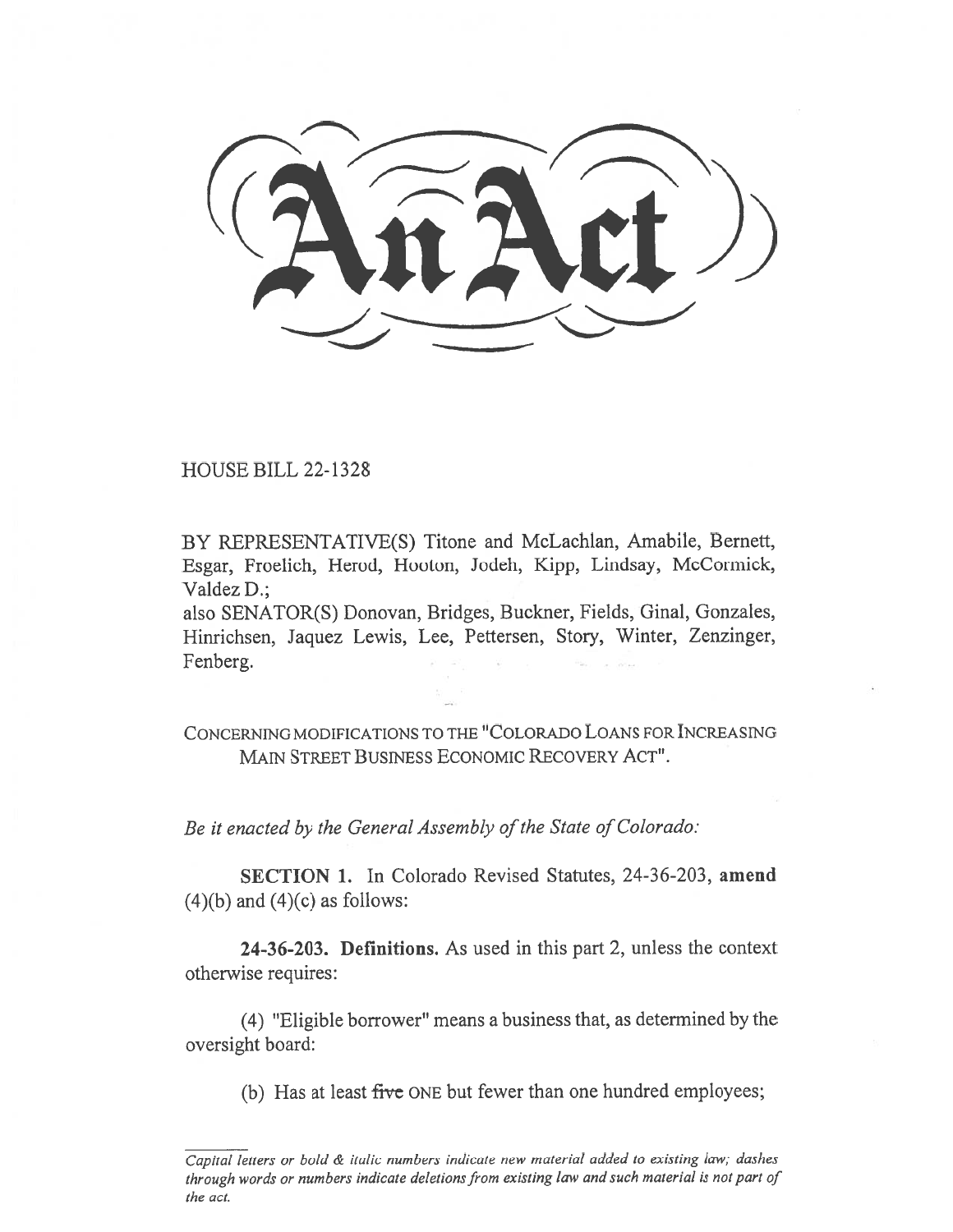(c) Can demonstrate that it had at least two consecutive years ONE YEAR of positive cash flow prior to February 29, 2020 AS DETERMINED BY THE OVERSIGHT BOARD; and

SECTION 2. In Colorado Revised Statutes, 24-36-205, amend  $(3)(a)(II), (3)(b), (4)(a), (4)(b)$  introductory portion,  $(4)(b)(I), (4)(b)(II),$  and  $(4)(d)$  as follows:

24-36-205. Small business recovery loan program - creation requirements - oversight. (3) (a) Notwithstanding any restriction on the investment of state money set forth in section 24-36-113 or in any other provision of law, subject to the availability of money in the small business recovery fund and the requirements of this part 2:

(II) Subject to the limitations in subsection (3)(b) of this section, in fiscal year YEARS 2021-22, 2022-23, AND 2023-24, the state treasurer may provide up to thirty A TOTAL OF FORTY million dollars in first loss capital to a loan program or programs or to the Colorado credit reserve from the small business recovery fund.

(b) The money provided under this subsection (3) must be provided in tranches of ten million dollars or less, up to a maximum amount of fifty million dollars in all tranches combined across fiscal years 2020-21 and 2021-22 THROUGH 2023-24. The state treasurer shall not provide a tranche to a loan program or to the Colorado credit reserve until at least ninety percent of the money in any prior tranche has been invested in small business loans in accordance with subsection (4) of this section, as determined by the oversight board and certified by the loan program manager. Money provided to the Colorado credit reserve is considered invested in small business loans for the purposes of this subsection (3)(b) once it is paid to the Colorado housing and finance authority.

(4) Any contract for the administration of a loan program must include the following terms in order to receive money provided by the state treasurer pursuant to subsection (3) of this section:

(a) Except for money contributed to the Colorado credit reserve, the money provided by the state treasurer in a single tranche shall not be committed pursuant to a contract relating to a loan program until money is

## PAGE 2-HOUSE BILL 22-1328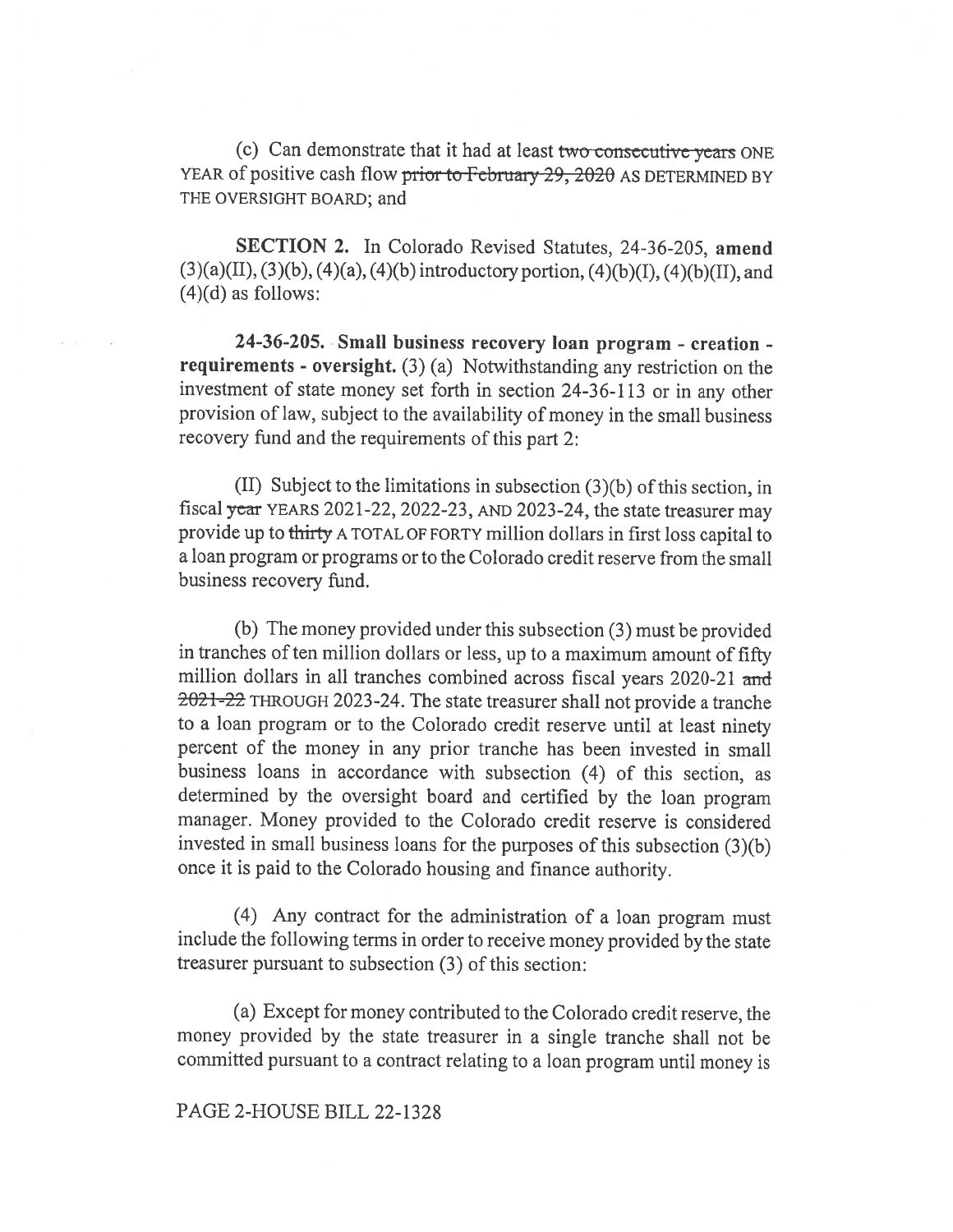committed pursuant to a contract relating to a loan program from other sources at a ratio of AT LEAST four dollars from other sources for each one dollar provided by the state. If a loan program manager does not secure sufficient investments from other sources to meet this requirement within the time allowed by a contract, the money provided by the state shall be returned to the small business recovery fund.

(b) Except for money contributed to the Colorado credit reserve, once the money in a tranche is matched in accordance with subsection (4)(a) of this section, it must be used to make loans or purchase participation interest in loans for working capital, INCLUDING THE PURCHASE OF EQUIPMENT, to eligible borrowers, or other activities that accomplish the same purpose. The oversight board shall consult with lending industry leaders and representatives of small businesses with regard to subsections  $(4)(b)(I)$  to  $(4)(b)(VI)$  of this section. Each loan must be subject to the following terms:

(I) The loan must be in an amount of at least thirty TEN thousand dollars but not more than five hundred thousand dollars, as determined by the oversight board;

(II) The loan must have a maximum initial maturity of five UP TO TEN years, based on the need of the eligible borrower, with no penalty for prepayment, as determined by the oversight board. The originating lender may extend the term for purposes of restructuring the loan.

(d) (I) A loan program manager shall make every effort to achieve targcts BENCHMARKS published by the oversight board pursuant to section 24-36-204 (8)(d) for the percentage of loans supported by the program that are made to businesses owned by SOCIALLY AND ECONOMICALLY DISADVANTAGED INDIVIDUALS, INCLUDING BUSINESSES OWNED BY women, minorities, and veterans and to businesses located in rural counties. A loan program manager shall consult with the minority business office within the office of the governor and the division of business funding and incentives within the office of economic development to develop an outreach strategy for marketing the loan program to businesses owned by women, minorities, and veterans and businesses located in rural counties.

(II) For money contributed to the Colorado credit reserve, the oversight board may waive the requirements of this subsection (4)(d) or

## PAGE 3-HOUSE BILL 22-1328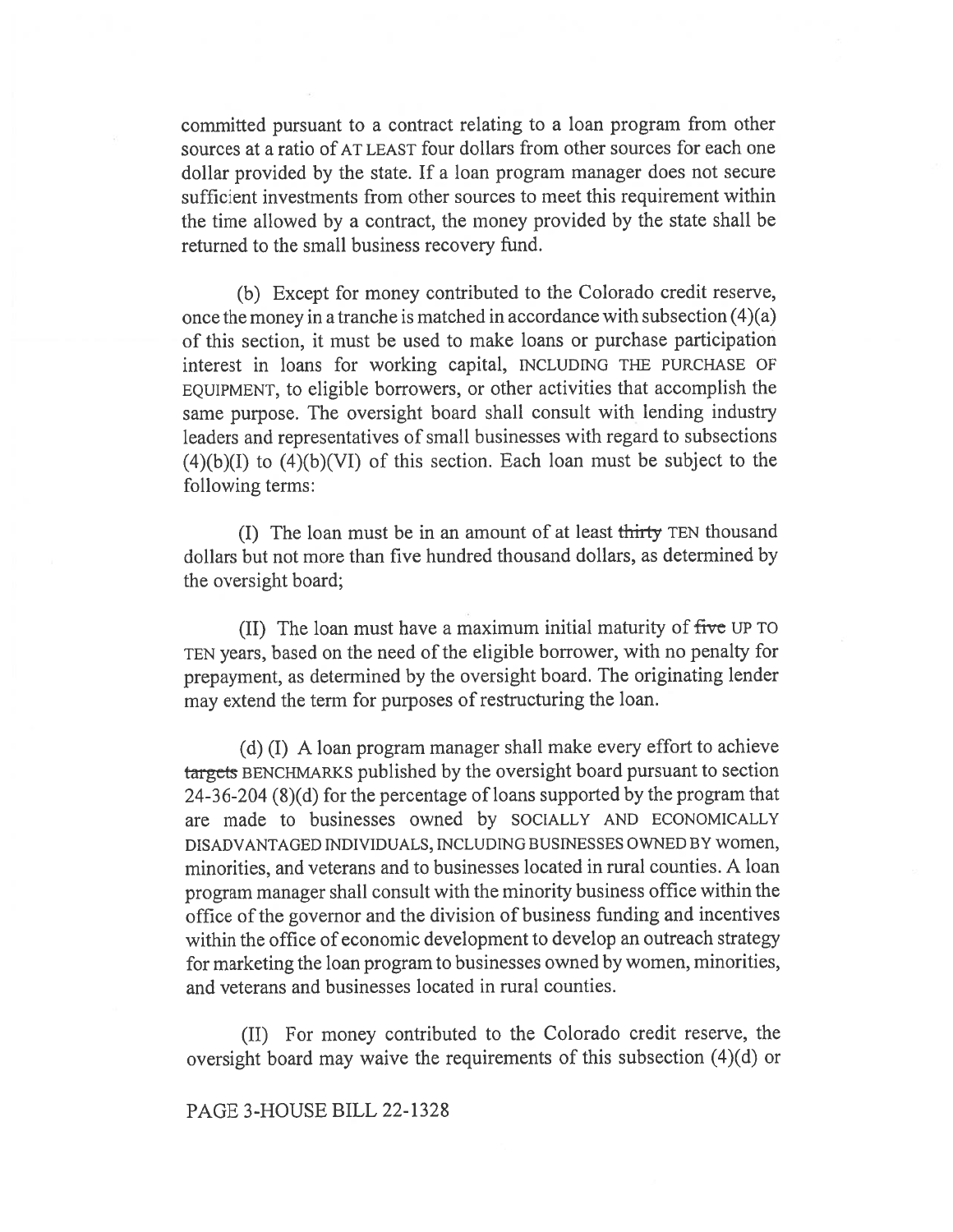may establish alternative targets BENCHMARKS for the percentage of loans supported by the program that are made to businesses owned by SOCIALLY AND ECONOMICALLY DISADVANTAGED INDIVIDUALS, INCLUDING BUSINESSES OWNED BY women, minorities, and veterans and to businesses located in rural counties.

SECTION 3. In Colorado Revised Statutes, 24-36-206, amend  $(2)(b)$  and  $(9)(a)$  introductory portion as follows:

24-36-206. Small business recovery tax credits - authorization to issue - terms - report. (2) (b) The department is authorized to issue tax credit certificates to qualified taxpayers equal to the lesser of a COMBINED total face value of up to twenty-eight million dollars or COMBINED total sales proceeds of up to twenty-one million dollars in fiscal  $\frac{\pi}{32}$  = 2021-22; cxcept that, if money received by the state from the federal government has been appropriated, transferred, or allocated to the fund for the purposes of this part-2, the value of the tax sales proceeds that the department is authorized to raise under this subsection  $(2)(b)$  in fiscal year 2021-22 is reduced-by the amount of federal money appropriated, transferred, or allocated by the fund YEARS 2021-22 AND 2022-23.

(9) (a) The department shall provide a report to the division of insurance in the department of regulatory agencies for each fiscal year in which it issues tax credit certificates pursuant to this part 2 within thirty days of AFTER the close of the fiscal year ISSUANCE OF THE CREDITS. The report must include:

SECTION 4. In Colorado Revised Statutes, 24-36-207, amend (2) and (3) as follows:

24-36-207. Use of small business recovery tax credits - carry over. (2) For a tax credit certificate issued in fiscal year 2021-22 OR FISCAL YEAR 2022-23:

(a) The qualified taxpayer may claim UP TO FIFTY PERCENT OF the credit against premium tax liability incurred for a taxable year that begins on or after January 1, 2027 JANUARY 1, 2023; except that a taxpayer may not reduce its estimated tax payments in proportion to such credit prior to July 1, 2027 JULY 1, 2023; AND

## PAGE 4-HOUSE BILL 22-1328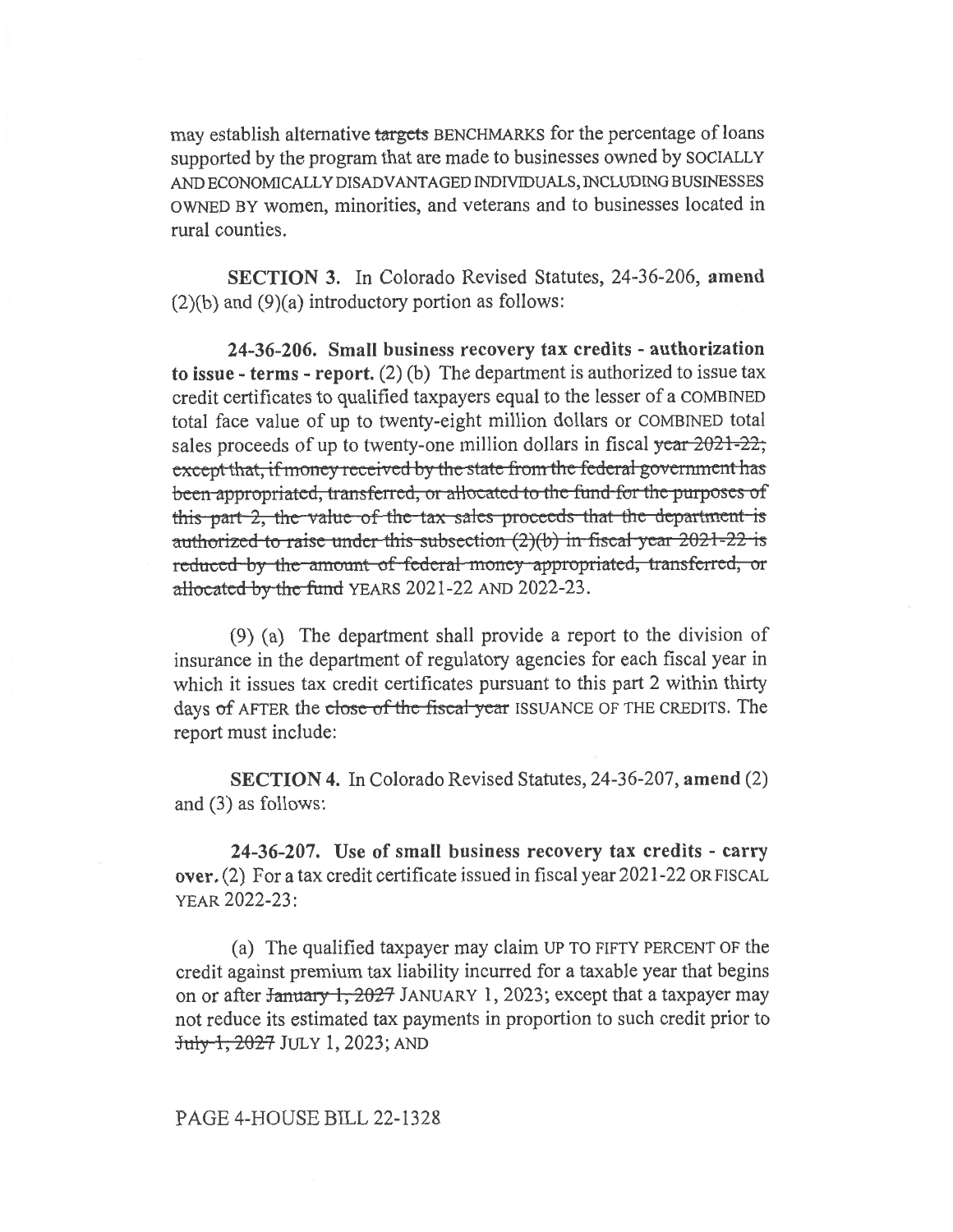(b) THE QUALIFIED TAXPAYER MAY CLAIM THE REMAINING AMOUNT OF THE CREDIT AGAINST PREMIUM TAX LIABILITY INCURRED FOR A TAXABLE YEAR THAT BEGINS ON OR AFTER JANUARY 1, 2024; EXCEPT THAT A TAXPAYER MAY NOT REDUCE THE TAXPAYER'S ESTIMATED TAX PAYMENTS IN PROPORTION TO SUCH CREDIT PRIOR TO JULY 1, 2024.

(3) (a) The total credit to be applied by a qualified taxpayer in any one year must not exceed the premium tax liability of the qualified taxpayer for the taxable year. If the qualified taxpayer cannot use the entire amount of the tax credit for the taxable year in which the taxpayer is eligible for the credit, the excess may be carried over to succeeding taxable years and used as a credit against the premium tax liability of the taxpayer for those taxable years; except that:

(I) FORA CREDIT ISSUED IN FISCAL YEAR 2020-21, the credit may not be carried over to any taxable year that begins after December 31, 2031; AND

(II) FOR A CREDIT ISSUED IN FISCAL YEAR 2021-22 OR 2022-23, THE CREDIT MAY NOT BE CARRIED OVER TO ANY TAXABLE YEAR THAT BEGINS AFTER DECEMBER 31, 2029.

(b) Any amount of the credit that is not timely claimed expires and is not refundable.

SECTION 5. In Colorado Revised Statutes, 24-36-208, amend (4),  $(5)$ , and  $(6)$  as follows:

24-36-208. Small business recovery fund - repeal. (4) Beginning in fiscal year 2025-26 YEAR 2027-28, the state treasurer shall credit any unexpended and unencumbered money remaining in the fund at the end of a fiscal year to the general fund.

(5) The state treasurer shall transfer all unexpended and unencumbered money in the fund at the end of the fiscal year on  $\frac{\text{June } 30}{\text{rule}}$  $2029$  JUNE 30, 2037, to the general fund.

(6) This section is repealed, effective  $J_{\text{uly}}$  1, 2029 JULY 1, 2037.

SECTION 6. In Colorado Revised Statutes, amend 24-36-210 as

PAGE 5-HOUSE BILL 22-1328